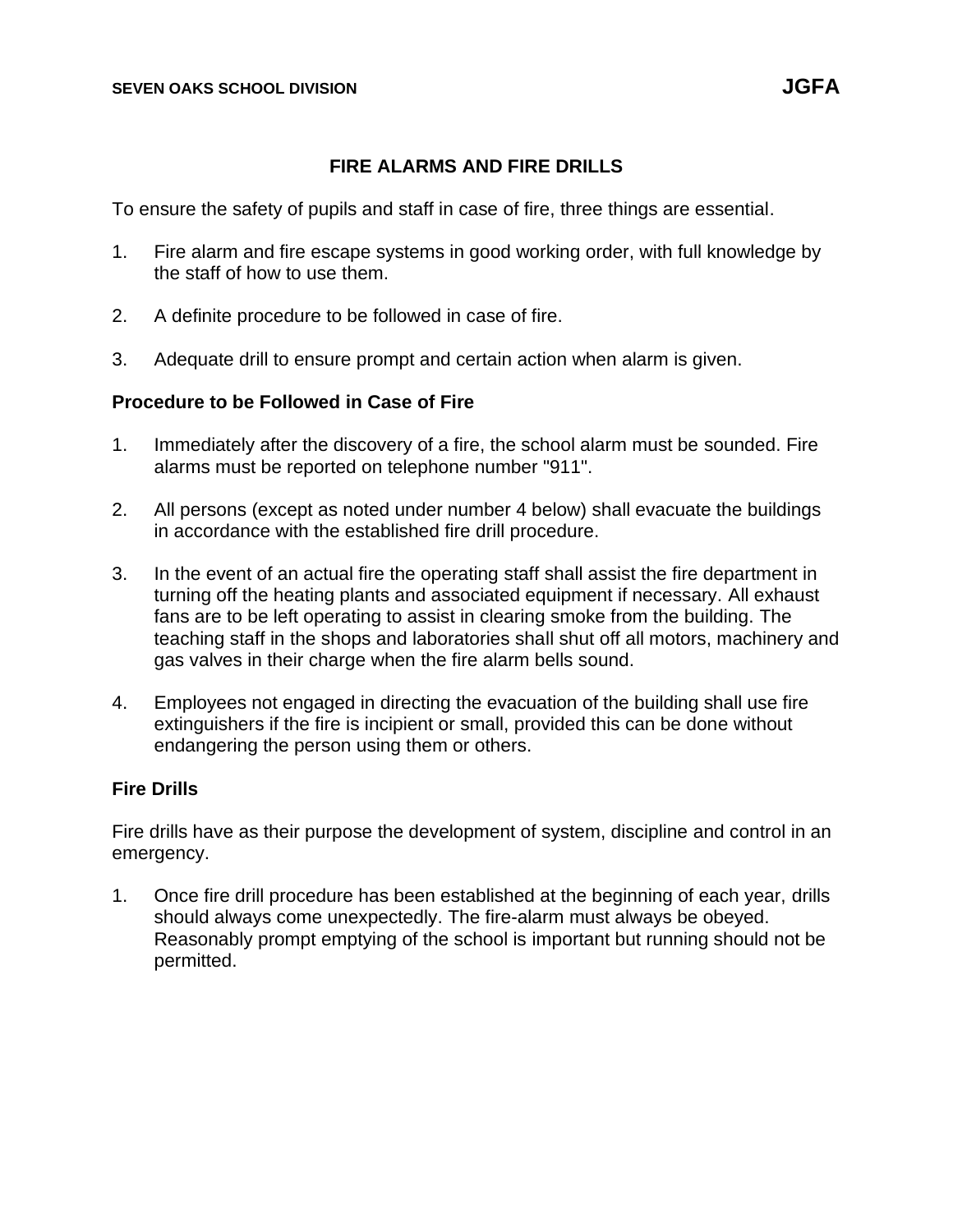#### **SEVEN OAKS SCHOOL DIVISION JGFA**

- 2. In schools where any pupils or teachers remain during the noon recess, the principal must make provision for appropriate procedure in case of fire or firealarm.
- 3. No person may be excused from taking part in fire-drills. This regulation applies to caretakers and workmen as well as to pupils and teachers.
- 4. Any ring of the fire-gong is a fire-alarm and must be obeyed.
- 5. No person taking part in fire-drill in a school shall be permitted to take with him any article of clothing or other possession not on his person at the time of the fire alarm.
- 6. The teacher shall arrange that the classroom door is closed after the last pupil has made his exit.
- 7. On emerging from the school during fire-drill, pupils are to be lined up in classes with their teachers on the school grounds at some distance from the building. Before the recall signal is given each teacher shall check the class of which he is at the time in charge to make sure that no pupil is left in the building.
- 8. When a fire alarm is given, any child who has left his class for any reason, whether he is in the school or on the playground, shall go directly to meet his class on the grounds.
- 9. Instructions 5, 6 and 7, noted under "Fire Alarms and Fire Escapes" apply to all fire drills.
- 10. Fire Drills shall be held at least ten times in each school year and where practicable in the opinion of the Principal at least once in each month. Form S10 (Fire Drill Report) is to be sent to the Board Office at the end of each month.
- 11. In schools so equipped, fire escapes are to be used in fire drills.
- 12. From time to time, a drill shall be conducted as if a normal exit were blocked.

# **Fire Alarms and Fire Escapes**

- 1. All members of the teaching and custodial staff must be familiar with the exact location of fire alarm stations in their respective schools and must know how to turn in an alarm in case of fire and how to proceed subsequently.
- 2. The fire alarm system must not be used for any purpose other than fire drills or alarm in case of fire. The fire alarm system must be tested by the custodian monthly.